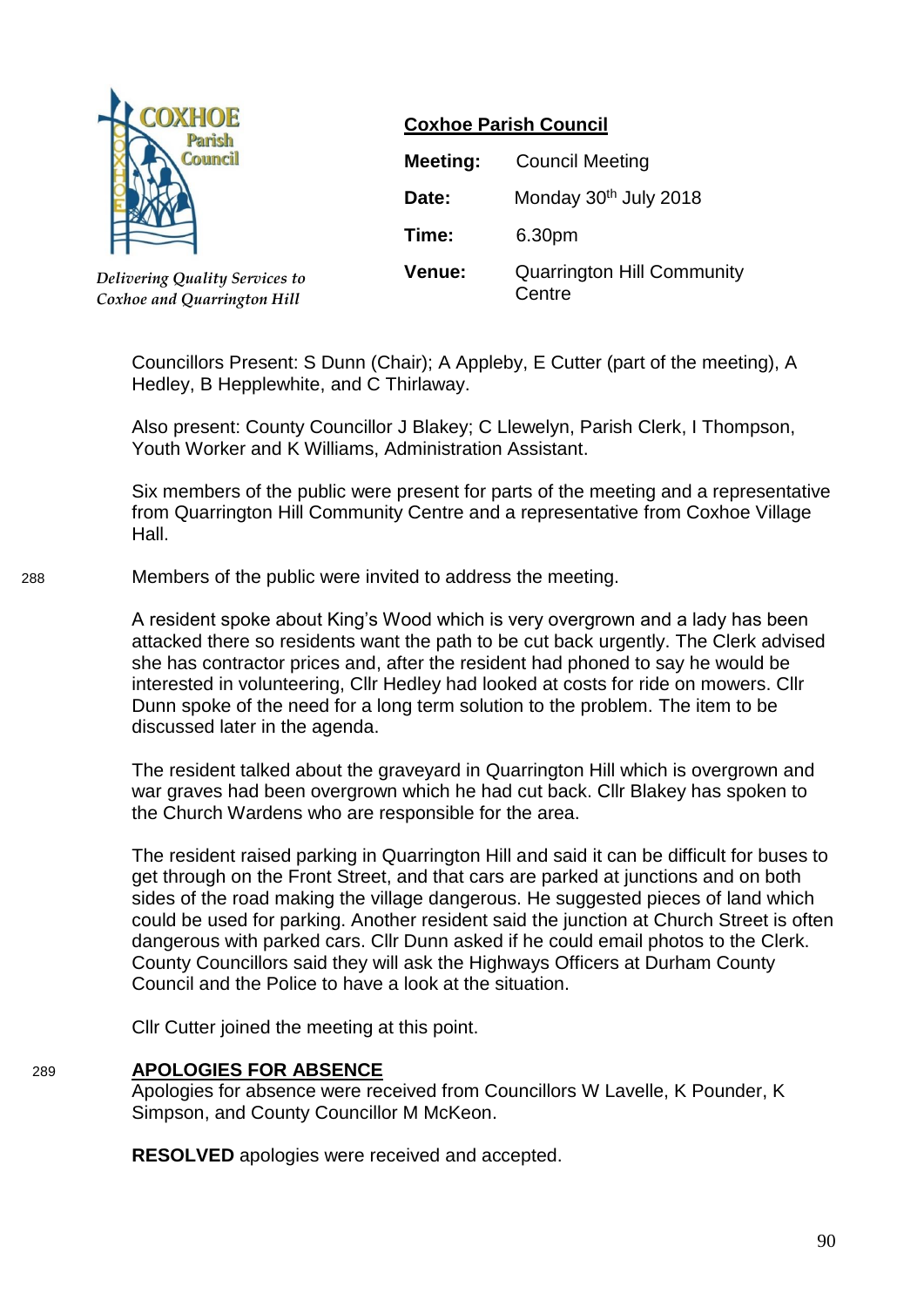## 290 **DECLARATIONS OF INTEREST ON ITEMS ON THE AGENDA**

A declaration of interest was received from Cllr Hepplewhite in respect of Coxhoe History Group.

| 291 | TO CONFIRM THE MINUTES OF THE MEETING HELD ON 4TH JULY 2018                        |
|-----|------------------------------------------------------------------------------------|
|     | A draft copy of the minutes for the above meeting had been issued with the agenda. |

It was **RESOLVED** that the minutes be approved, confirmed and signed as an accurate record with an amendment to Minute 284.

## 292 **DURHAM COUNTY COUNCILLORS' UPDATE**

A resident asked about a proposal to remove trees in Quarrington Hill mentioned in the previous minutes. Cllr Dunn said this is not to cut down trees but possibly replace with other trees to provide a frame for the proposed Tommy silhouettes and an information panel. Another resident asked about Belle Vue cut and said that people are not able to walk past due to an overgrown tree. Cllr Blakey said she is looking into this and the path to the allotments and King's Wood from Belle Vue.

County Councillors gave verbal reports on a number of issues as below.

Cllr Blakey had issues of speeding tractors reported and had met with Police who will be monitoring this. She has been dealing with a rubbish bin in the play area. She has thanked the Restorative Justice team. She said that the Half Moon has had historical status removed and should now be able to get on with their planning application. Cllr Blakey has been dealing with the Police about some incidents and they have arranged a PACT meeting for 16<sup>th</sup> August at 6.00pm in Quarrington Hill Community Centre to discuss general issues. Cllr Blakey reported that DCC cannot do anything else with the car wash in Coxhoe and this is a civil issue. Graffiti on the site has been reported to the Police.

Cllr Dunn said there is a pre-consultation from DCC about moving County Hall into the city centre and the planning application is in for the first phase of the new Milburngate development.

**RESOLVED** the information be received and noted.

# 293 **COUNCILLORS' REPORTS OF THEIR ATTENDANCE AT MEETINGS/EVENTS ON BEHALF OF THE PARISH COUNCIL**

No reports received.

## 294 **YOUTH PROVISION**

## Youth Worker Report

The Youth Worker presented a written report. He said that it has been quiet because of school holidays, Coxhoe Juniors in Year 6 have been able to attend the Senior sessions on Fridays but there has not been a big influx. Football continues to cause arguments. He said that forms are being streamlined so one form is given rather than three separate ones. Tuesday's Girls' Group is involved in Suffragette activities and they are applying to the Key Fund for funding for activities towards the end of the summer holidays. Cllr Appleby asked about boys being involved in Suffragette activities and the Youth Worker said he will look at taking the activities up with the boys as well. Cllr Hedley said he thought the work on football was a good development and asked about GDPR forms. The Youth Worker said these are up to date and if a form is not completed a young person now has to effectively re-join. Cllr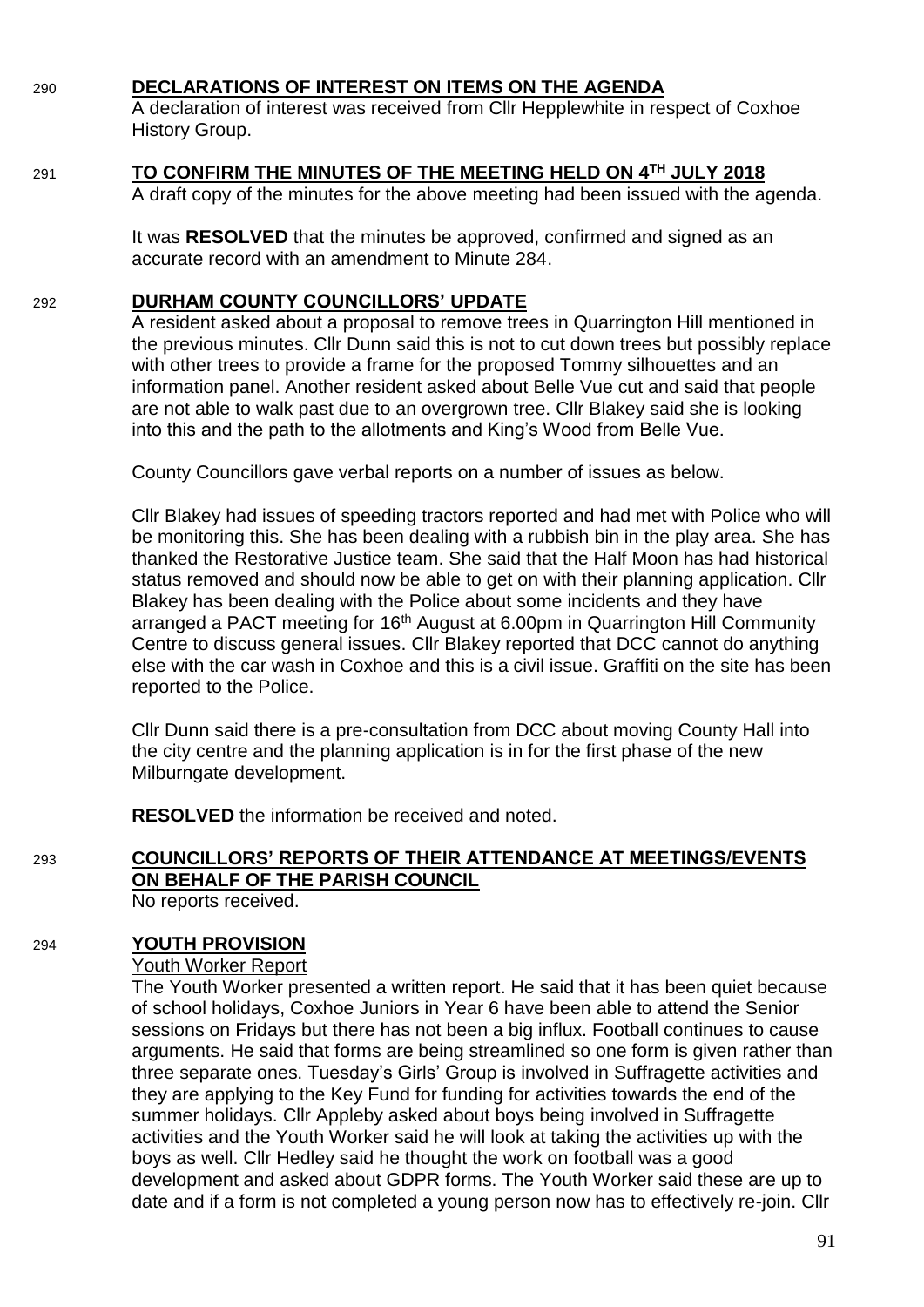Dunn asked about contact with the Active Life Manager discussed at the last meeting and the Youth Worker is to pursue this. The Youth Worker said he wants to discuss with the Youth Strategy Group a potential restructuring of activities especially with recruitment of an additional Youth Worker.

**RESOLVED (A)** the information is received and noted. The Youth Worker left the meeting.

### Activities for children birth to school age

The Administration Assistant met Cllr McKeon who is to contact the South Shields MP for a list of charities and organisations which can help and is requesting written evidence from Cassop Primary School about speech and language being a growing problem which Cllr Blakey spoke about at the meeting. Coxhoe Village Hall Playgroup is running for three weeks in the summer holidays. The Administration Assistant has prepared a Survey Monkey survey for users to give feedback. She has been investigating additional provision. Cllr Dunn summed up discussion about potentially groups or support for families and promoting parenting skills. Cllr Cutter asked about advertising for playgroup which has been done using website and social media. The Council **RESOLVED (B)** the information is received and noted.

#### 295 **MATTERS OF INFORMATION REPORT**

The Clerk had distributed a report for consideration.

**3d RESOLVED** not to print a September issue of the Chronicle in 2018 as there will be a History Group publication and Parish Plan 3 later in the year, but to keep four issues per year in future, particularly as savings are being found due to advertising. **5** No update on GDPR except that it needs to be a priority for the coming month.

The Administration Assistant left the meeting due to a conflict of interest in the next agenda item.

**11a** The Clerk had got three quotes for cutting back to 5m the two main paths through King's Wood. A resident thought that three local Parish Councils could get together to buy a ride on mower. Various solutions were discussed and general agreement that a longer term solution is needed. A resident suggested the Probation Service. **RESOLVED (A)** authority delegated to the Clerk to deal with the overgrown paths preferably with the Probation Service, or to look at the cost of hiring equipment for volunteers, and as a last resort to accept the lowest quote and commission them to do the work.

The Administration Assistant returned to the meeting.

Cllr Dunn said he has not yet contacted the Principal of Houghall College about King's Wood and that there is a Councillor from another Parish interested in working on King's Wood as part of a PHD qualification. **RESOLVED (B)** the Chair to proceed with these explorations.

**11b** The Clerk had three quotes for fencing along one side of the cricket ground. The Administration Assistant has looked into funding and said there are no grants just for bringing the pitch into use but there may be grants for targeting provision at underrepresented groups. The Council would need to be clear what it wants the funding for. **RESOLVED (A)** Clerk/Admin Assistant to commission the most cost effective pitch advisory report including advice on costs, paid for by a grant if possible, which will help when seeking funding. Cllr Hepplewhite raised bringing together all groups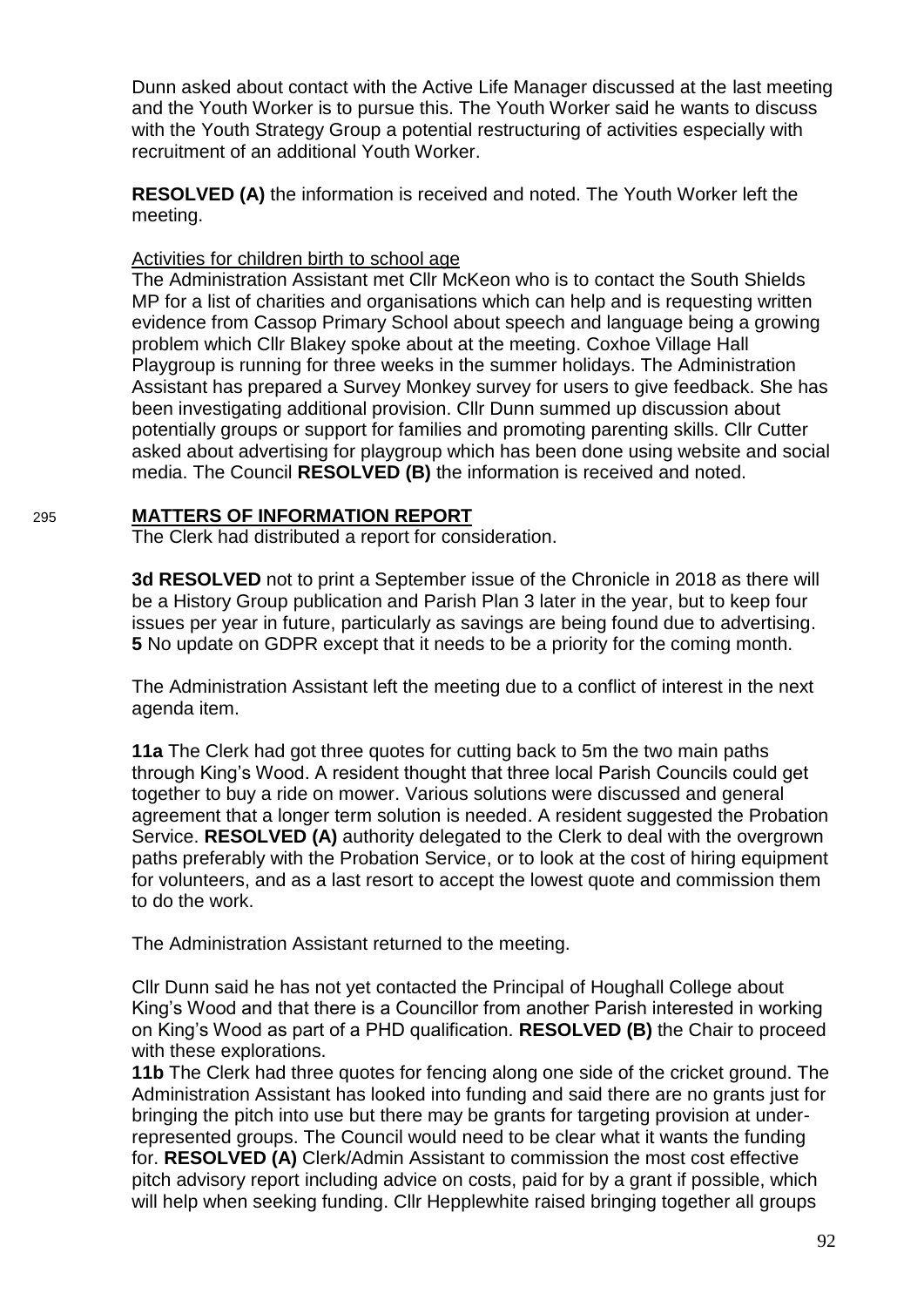involved in sporting in the village and groups that would potentially use the facilities. **RESOLVED (B)** Clerk/Admin Assistant to look at ways to remove the moles. The Clerk had approached five builders over the last month for quotes on bringing the pavilion into use and has had one response which is that the building is not felt to be suitable for public use and that a DCC inspection should be requested if the Council wants to bring it into use. They suggested that it would be cheaper to buy two containers and to sell off the pavilion. **RESOLVED (C)** Clerk/Admin Assistant to request inspection of the pavilion by the local authority. The County Council are going to look at drainage on the site. The Cricket Club trustees have responded to the draft lease agreement with queries about extension of lease and sub-letting; **RESOLVED (D)** Chair to respond to reassure on the Parish Council's intentions. Cllr Blakey left the meeting.

**RESOLVED (E)** Clerk/Admin Assistant to arrange a quote for another pedestrian gate in the fence and permission for this from DCC.

**16a** DCC have done a walkabout in Coxhoe, the Admin Assistant had sent a report from this. The Highways Officers will carry out a survey of the front street in Coxhoe in September; **RESOLVED** Admin Assistant to ask if they can also survey Quarrington Hill. The Clerk advised that traders are able to park in the Co-op car park and Council officers have issued permits to traders.

**16c** The Chair and Vice Chair met with traders around Commercial Road. Birds mouth fencing has been reinstated by the landowner. All businesses said they wanted more parking and had suggested the land in front of Coxhoe Commercial Motors would be a good site. The Chair and Vice Chair also intend to talk to AWB who had sent an email and were unable to make that meeting. They also spoke to the new owner of Lowfield Bungalow and further dialogue will take place.

**26 RESOLVED** Village appearance and cleanliness is deferred to September's meeting. Cllr Hedley asked about building materials appearing near the Limes, Cllr Dunn said this is likely to be Barratts or Hellens resurfacing the road and County Cllrs will take this up.

**26c** A resident had asked about the entrance to Coxhoe at Lynn Park Crescent where there is no village sign. Cllr Dunn said he will take this up with County Highway engineers.

**19e** Cllr Cutter raised that the Council may be missing out on feedback and not giving a consistent response to issues raised on social media. The Council agreed that in accordance with the Social Media Policy, requests for any service must come through the Clerk and are not accepted via social media. **RESOLVED** Council to develop a 'cut and paste' response suggesting people email the Clerk and identify if there is any software which could help with identifying issues or topics of interest.

## 296 **COUNCILLOR VACANCIES**

The Clerk advised that publicity had been undertaken using the website and social media and in locations in Quarrington Hill. A resident said they have been asking around to try to gain interest. A resident said they are interested in becoming a Councillor and the Clerk gave her contact details. It was **RESOLVED** Clerk to arrange further publicity.

## 297 **FINANCIAL MATTERS**

## Finance Report and Payment Schedule

The Clerk had circulated a report including the bank reconciliation to  $26<sup>th</sup>$  July 2018 and the following payments were submitted for approval: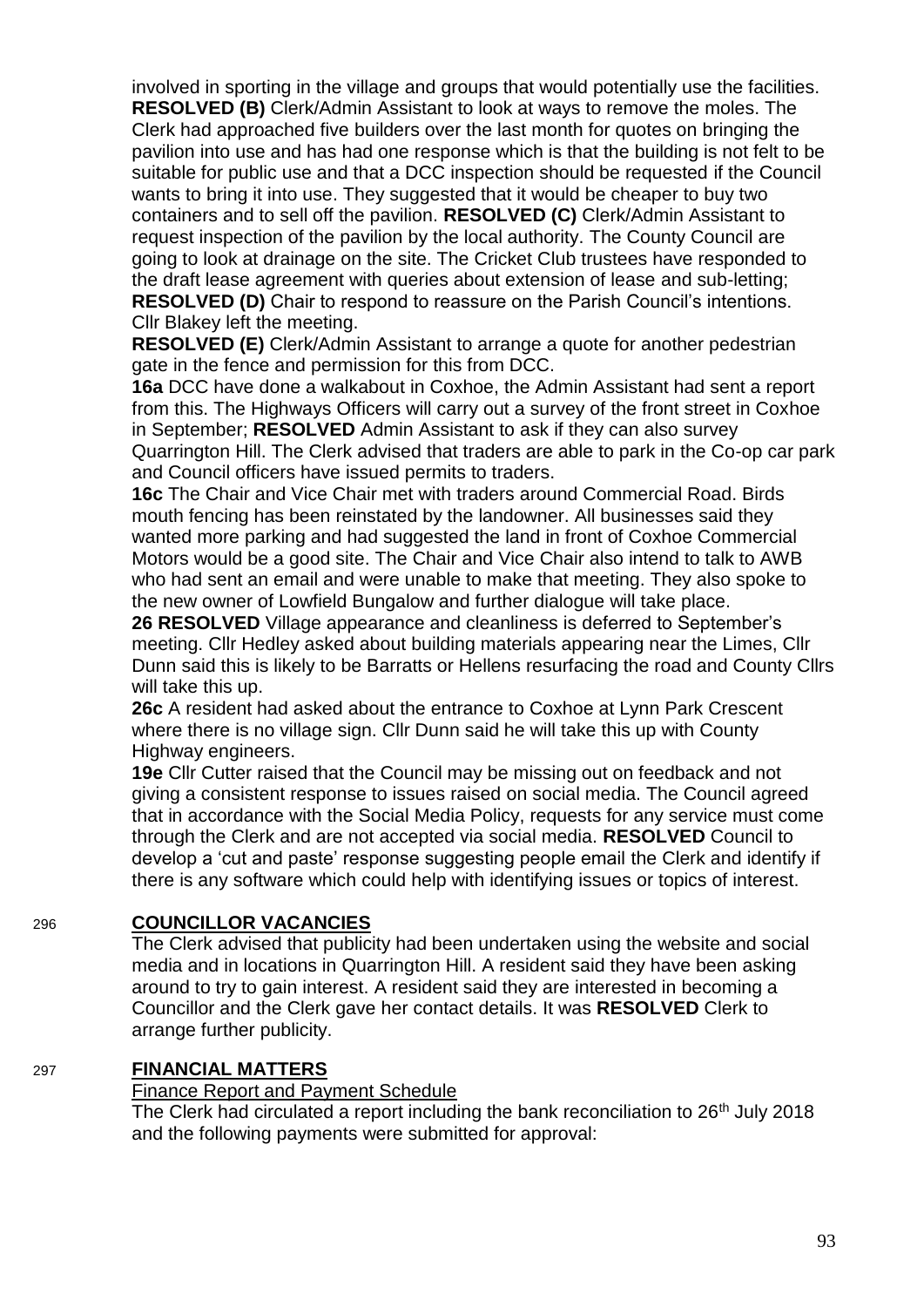# **Payments for Approval**

|                | <b>August Payments Due:</b> |                                       |                                             |                                                                 |                                                                                                             |                                         |
|----------------|-----------------------------|---------------------------------------|---------------------------------------------|-----------------------------------------------------------------|-------------------------------------------------------------------------------------------------------------|-----------------------------------------|
| N <sub>0</sub> | Date of<br><b>Invoice</b>   | <b>Method</b><br>of<br><b>Payment</b> | <b>Date</b><br><b>Payment</b><br><b>Due</b> | Payee                                                           | <b>Description</b>                                                                                          | <b>Amount</b>                           |
| $\mathbf{1}$   | N/A                         | <b>Bank</b><br>Payment                | 31.05.18                                    | Staff                                                           | <b>Salaries</b>                                                                                             | £3,397.44                               |
| $\overline{2}$ | N/A                         | Direct<br>debit                       | N/A                                         | <b>NEST</b>                                                     | Employer $&$<br>Employees' Pension<br>Contributions                                                         | £115.39                                 |
| 3              | N/A                         | <b>Bank</b><br>Payment                | N/A                                         | <b>HMRC</b>                                                     | Employer's<br>Liabilities                                                                                   | £680.54                                 |
| $\overline{4}$ | N/A                         | Direct<br>debit                       | N/A                                         | <b>ITC</b> Service<br>Ltd                                       | Security for 2 x<br>Laptops                                                                                 | £5.00                                   |
| 5              | 06.07.18                    | <b>Bank</b><br>payment                | N/A                                         | Ray Lawson<br>Joinery $\&$<br><b>Building</b>                   | <b>Cricket Pavilion</b><br>Removal of locks &<br>boarding and supply<br>of locks & hasps to<br>secure doors | £60.00                                  |
| 6              | 13.07.18                    | <b>Bank</b><br>Payment                | N/A                                         | Coronation<br>Press                                             | <b>Printing Chronicle</b><br><b>July 2018</b>                                                               | £692.00                                 |
| $\overline{7}$ | 13.07.18                    | Direct<br>debit                       | 27.07.18                                    | Vodafone                                                        | 3 x mobile phones                                                                                           | £71.49                                  |
| 8              | 13.07.18                    | <b>Bank</b><br>Payment                | 24.08.18                                    | <b>Life Fitness</b><br>on behalf of<br>Active Life in<br>Coxhoe | Gym equipment in<br>lieu of funding                                                                         | £14,358.00<br>(net amt.<br>£11, 965.00) |
| 9              | 27.06.18                    | Direct<br>Debit                       | After<br>06.08.18                           | <b>BT</b>                                                       | Landline & internet                                                                                         | £37.44                                  |
| 10             | 26.06.18                    | Direct<br>Debit                       | After<br>28.07.18                           | Mastercopy                                                      |                                                                                                             | £317.71                                 |
| 11             | 18.07.18                    | <b>Bank</b><br>Payment                | <b>By</b><br>17.08.18                       | Altogether<br>Greener                                           | Rough cut flail &<br>strim land next to<br><b>Bower Court</b>                                               | £264.00                                 |
| 12             | 18.07.18                    | <b>Bank</b><br>Payment                | <b>By</b><br>17.08.18                       | Altogether<br>Greener                                           | Tractor & gang mow<br>Cricket field                                                                         | £156.00                                 |
| 13             | 18.07.18                    | <b>Bank</b><br>Payment                | By<br>17.08.18                              | Altogether<br>Greener                                           | Grounds<br>Maintenance<br>Contract                                                                          | £952.50                                 |
| 14             | 19.07.18                    | <b>Bank</b><br>Payment                | By<br>18.08.18                              | Altogether<br>Greener                                           | Grind tree stumps<br>and treat remaining<br>stumps next to<br>Church wall                                   | £570.00                                 |

Please note prices are gross, where VAT applies.

# Amendments from July Schedule:

| Date of<br><b>Invoice</b> | Date<br><b>Payment</b><br>Due | Payee                  | <b>Description</b>                                                       | Amount  |
|---------------------------|-------------------------------|------------------------|--------------------------------------------------------------------------|---------|
| Direct<br>Debit           | 04.04.18                      | <b>ITC</b> Service Ltd | No charge for Publisher licence<br>as was transferred from old<br>laptop | £180.00 |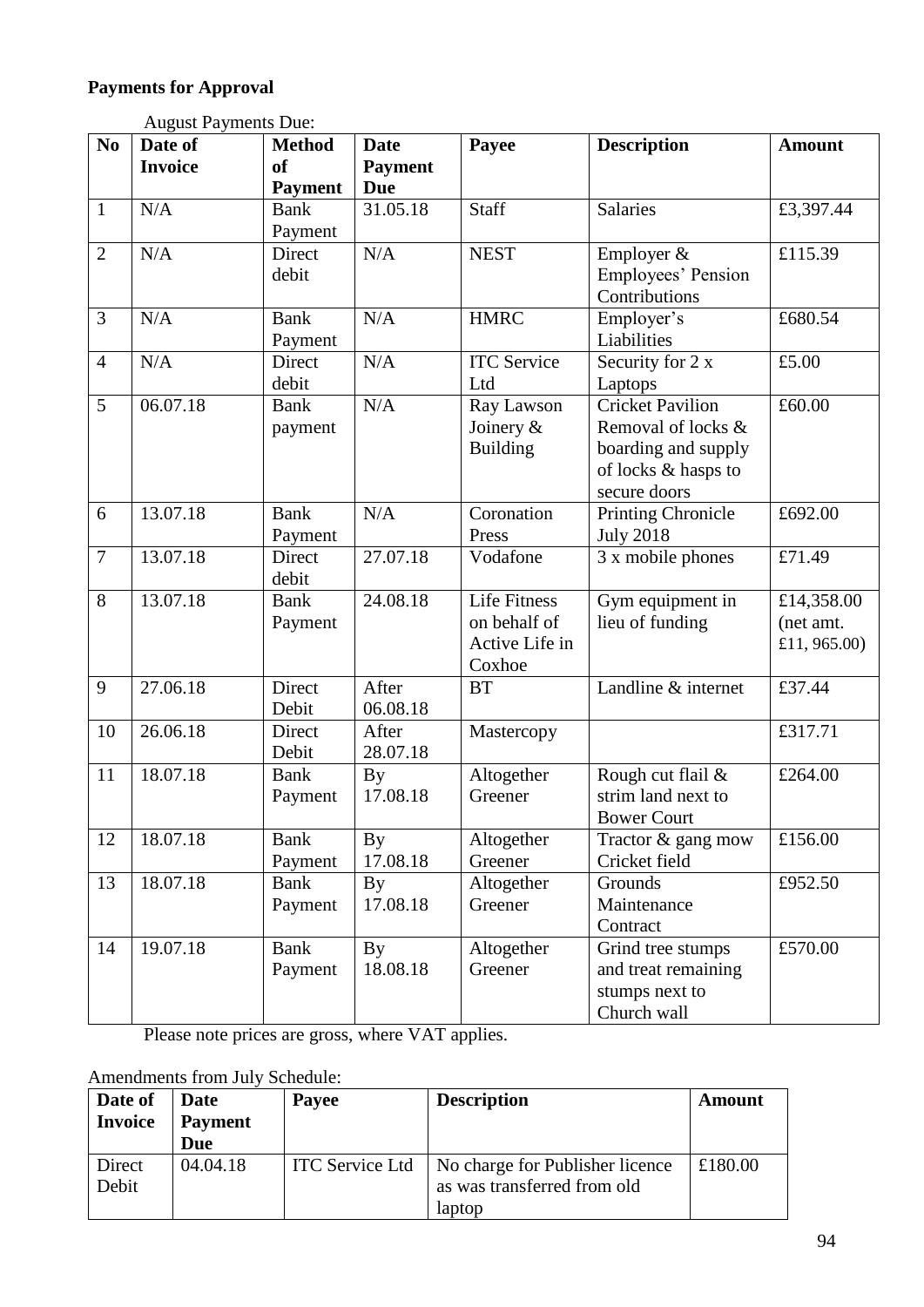| N/A | 30.04.18 | Ray Lawson<br>Joinery $\&$ | Additional £22.00 as larger clips $\vert$ £429.00<br>required for certain posts |  |
|-----|----------|----------------------------|---------------------------------------------------------------------------------|--|
|     |          | <b>Building</b>            |                                                                                 |  |

**RESOLVED (A)** that the Finance Report and the above payments be received and approved.

The Chair requested that Standing Orders be suspended to add to the agenda an item on photocopier costs, **RESOLVED (B)** to do so. The Clerk gave information about photocopier costs and two quotes from companies to reduce the outgoings. The Council **RESOLVED (C)** the Clerk to accept the most competitive quote.

## Budget

The Chair had circulated a document with ten suggestions for virements between budget headings. These were discussed in some detail and **RESOLVED (A)** the virements are accepted. **RESOLVED (B)** the budget is note

## 298 **CODE OF CONDUCT ISSUE**

The Clerk advised that a Code of Conduct complaint has been made against all Councillors. Cllr Dunn said this is in relation to the car parking issues with the Co-op and that he and other members have responded to the Standards Board. **RESOLVED** this is noted and the outcome awaited.

## 299 **REQUESTS FOR FINANCIAL ASSISTANCE**

Quarrington Hill Community Centre had submitted their request for the funding already agreed in the Council's budget. The request was circulated by the Clerk. **RESOLVED** the Council will provide the £2,000.00.

## 300 **PLANNING & CORRESPONDENCE REPORTS**

#### **Planning Requests**

|              | <b>Application</b><br><b>Number</b> | <b>Applicant</b> | Location                                                                | Proposal                                                                                                                     | <b>Electoral</b><br>Ward<br>and<br>Parish | Case<br><b>Officer</b><br>and<br><b>Expected</b><br><b>Decision</b><br><b>Level</b> |
|--------------|-------------------------------------|------------------|-------------------------------------------------------------------------|------------------------------------------------------------------------------------------------------------------------------|-------------------------------------------|-------------------------------------------------------------------------------------|
| $\mathbf{1}$ | DM/18/00348/FPA                     | AA<br>Landscapes | 2<br>Commercial<br>Road East<br>Coxhoe<br>Durham<br>DH <sub>6</sub> 4JZ | Demolition of<br>existing<br>property and<br>redevelopment<br>of site to<br>provide 3 flats<br>and associated<br>car parking | Coxhoe<br>Coxhoe                          | Jennifer<br>Jennings<br>Delegated                                                   |

**RESOLVED (A)** the Parish Council has no comment to make on the planning matter but asked the Clerk to find out whether the stone from the demolished building could be kept for the wall behind the village green.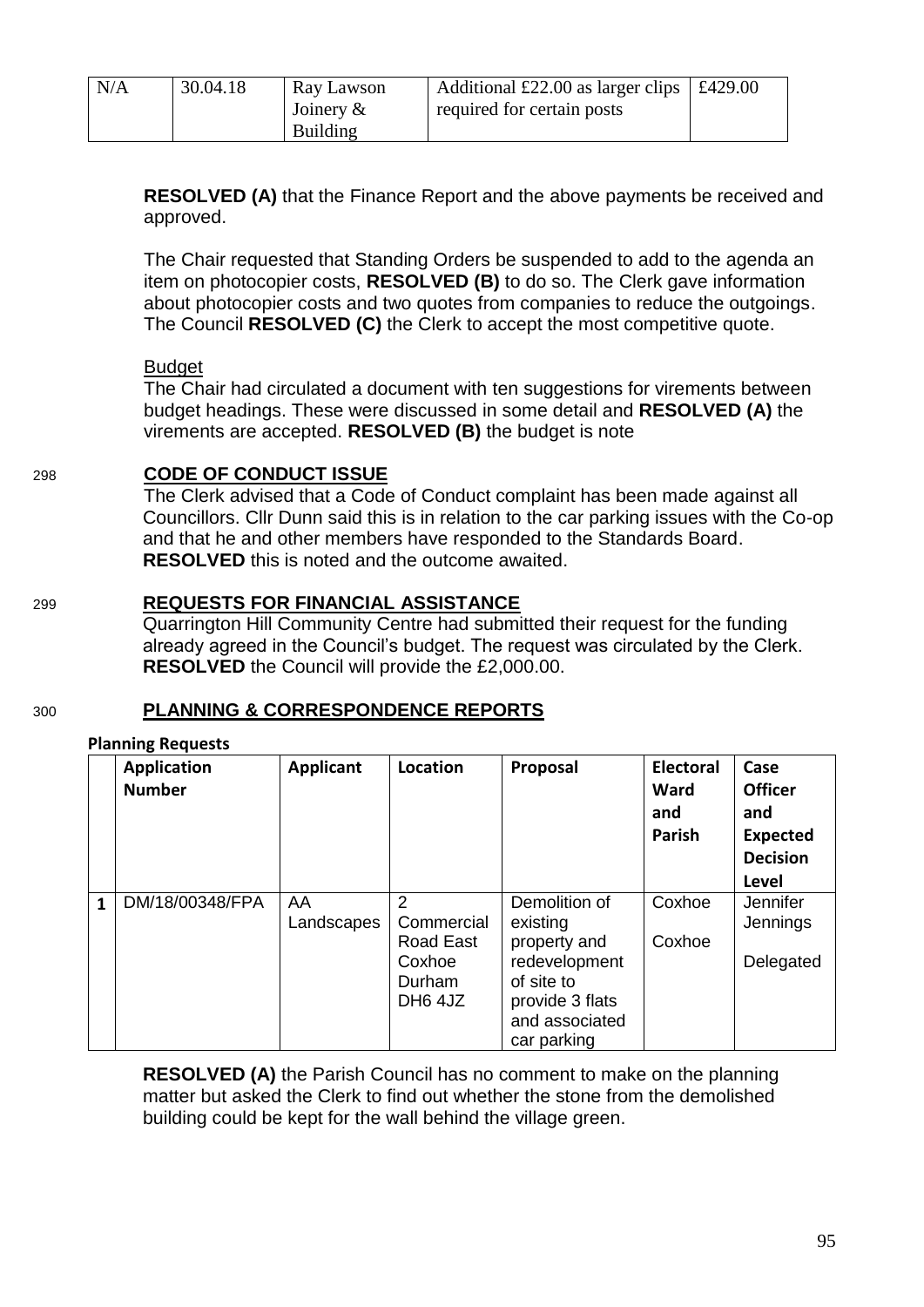#### **Approved Decisions**

| <b>Number &amp; Applicant</b> | Location                | Proposal                    |
|-------------------------------|-------------------------|-----------------------------|
| DM/18/00532/FPA               | Mr Malcolm Maddison 7   | Single storey side and rear |
|                               | Oakwood Coxhoe Durham   | extension                   |
|                               | <b>DH6 4SQ</b>          |                             |
| DM/18/01179/FPA               | Mr Alan Mayhew 2 Roslyn | Erection of single storey   |
|                               | Mews Coxhoe Durham DH6  | pitched roof extension to   |
|                               | 4BP                     | side of existing dwelling   |

**RESOLVED (B)** the Parish Council notes the decisions.

#### **Correspondence Received**

|   | <b>Received From</b>    | <b>Summary</b>                                                      |
|---|-------------------------|---------------------------------------------------------------------|
|   | <b>Unity Trust Bank</b> | Increasing charges from $04.09.18$ to 50p per £100 cash paid in and |
|   |                         | 30p per cheque paid in                                              |
|   | <b>Unity Trust Bank</b> | Confirming FSCS protection                                          |
| З | ВT                      | Increasing charges to £40.90 until 30.09.18 and £42.20 from         |
|   |                         | 01.10.18                                                            |
|   | DCC                     | 2019/20 Budget Planning                                             |
|   | <b>DCC</b>              | Preferred Options CDALC Presentation                                |

The Council **RESOLVED (C)** the Clerk and Admin Assistant are delegated to work with Coxhoe Village Hall to reduce broadband costs. **RESOLVED (D)** correspondence is noted.

#### **Bulletins received**

|   | <b>Received From</b> | <b>Summary</b>                                                |
|---|----------------------|---------------------------------------------------------------|
| 1 | <b>CDALC</b>         | Invitation to Neighbourhood Protection Event 18.07.18         |
| 2 | <b>CPRE</b>          | <b>Summer Newsletter</b>                                      |
| 3 | <b>NALC</b>          | Newsletter                                                    |
| 4 | <b>NALC</b>          | <b>Chief Executive's Bulletin</b>                             |
| 5 | <b>DCC</b>           | Plans for carriageway resurfacing on Cornforth Lane including |
|   |                      | road closures                                                 |
| 6 | <b>NALC</b>          | Newsletter                                                    |
| 7 | <b>NALC</b>          | <b>Chief Executive's Bulletin</b>                             |
| 8 | <b>NALC</b>          | Newsletter                                                    |
| 9 | <b>DCC</b>           | Town and Parish Council Allotment Consultation                |

**RESOLVED (E)** the information is received and noted.

# 301 **AGREEMENT OF POLICIES AND RISK ASSESSMENTS**

## Draft Seating Policy

The Clerk had circulated a draft policy with the agenda, based on policies from three other Parish Councils. Cllr Dunn suggested an amendment to a more strategic approach for seating and Cllr Hepplewhite suggested some community consultation to take place where possible. **RESOLVED (A)** the draft policy is approved, with those additions.

Cllr Dunn suggested the Council wait for DCC to issue its allotment policy before adopting a policy and the Council **RESOLVED (B)** to agree this.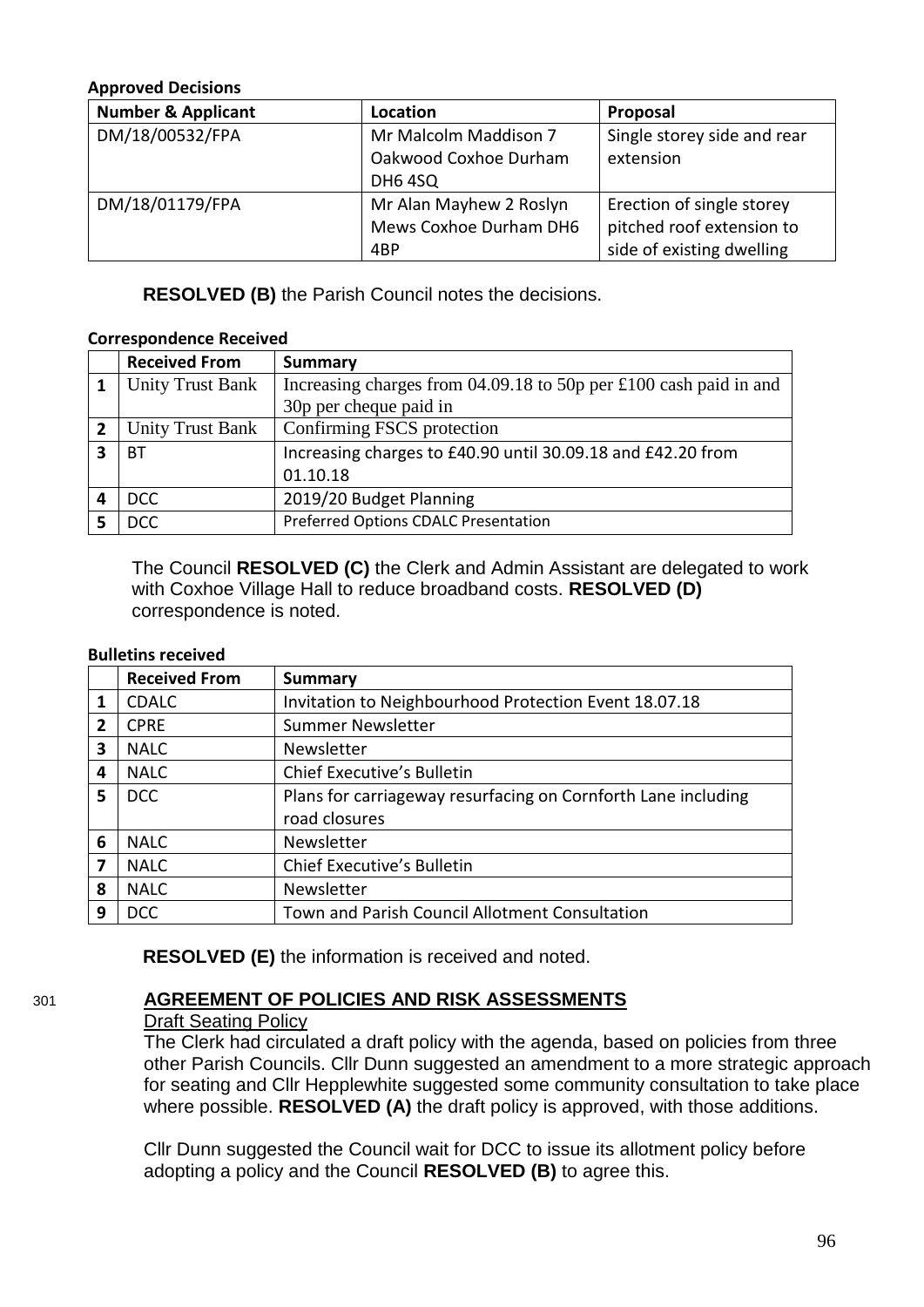## 302 **EVENTS**

The Admin Assistant advised she is arranging a Working Group for all Councillors and for example the organiser of Quarrington Hill's WW1 event, to discuss events which will have delegated authority through the Clerk and Admin Assistant unless there are major funding implications. **RESOLVED** the date is 20<sup>th</sup> August at 6.00pm. The Admin Assistant said that Merchant Navy Day on 3<sup>rd</sup> September needs urgent planning. **A** WW1 Commemorations event planning is underway; the event is registered and the Admin Assistant has applied to the Army Covenant Fund for silhouettes. **B** Cllr Hepplewhite gave information on the Suffragette Event being led on by the History Group and she will circulate more information, and will ask officers for assistance if/as required.

**C** The Fireworks event was not discussed.

## 303 **NEIGHBOURHOOD/PARISH PLANNING**

Officers met with the planning Volunteer and the Web Admin Volunteer to discuss how previous Parish Plans were developed. The Planning Volunteer and the Clerk will submit a report to the September meeting with the initial draft of action planning. Cllr Dunn said with reference to County Durham Plan that the Parish Council had previously felt there is not an appetite for Neighbourhood Planning in this Parish and volunteers have not been forthcoming. Cllr Hedley felt the sustainable transport plan does not touch on anything outside Durham city centre. Cllr Dunn said the County Cllrs are looking at improved cycling and walkways around the villages and connecting areas. Cllr Hepplewhite asked about the roundabout at Metal Bridge and traffic coming through Coxhoe. Cllr Hedley felt the recent walkabout had been useful as Highways officers saw difficulties in practice. **RESOLVED** Clerk to take issues mentioned back to Highways officers.

At 8.30pm the Chair requested members' agreement, as per Standing Order 3(v), to extend the meeting beyond the standard 2-hour period.

**RESOLVED** that Standing Order 3(v) be invoked and the meeting continue.

# 304 **COMMUNITY REPORTS**

## Quarrington Hill

A written report had been submitted for the Community Centre and was presented by L Parker, including the PACT meeting and details of activities being arranged and promoted. Another youth club is being held on Tuesday afternoons and more would be added if successful. A meeting has been held with DCC on compliance. Cllr Dunn mentioned the AAP participatory budgeting taking place later in the year which may help raise funds. Mr Lawson of the Banner Group thanked the Parish Council for their support.

## Coxhoe Village Hall

Mr Dodsworth of the Village Hall Association came to the meeting. The AGM was held in July. He said Committee members were very low with just four. They are getting tremendous support from the Admin Assistant. They have submitted a funding application for a through-floor lift and will hear in November whether that has been successful. The Admin Assistant reported she is surveying people on what they want to see in the Hall especially at quiet times between 1.00pm to 3.00pm.

Cllr Hepplewhite asked about a plan for a larger restructure and Mr Dodsworth said the Committee is too small at the moment for such an ambitious plan and they would be delighted if more volunteers came forward. Discussion held on users of the village hall and changes to arrangements, Mr Dodsworth said that users would be consulted on any changes.